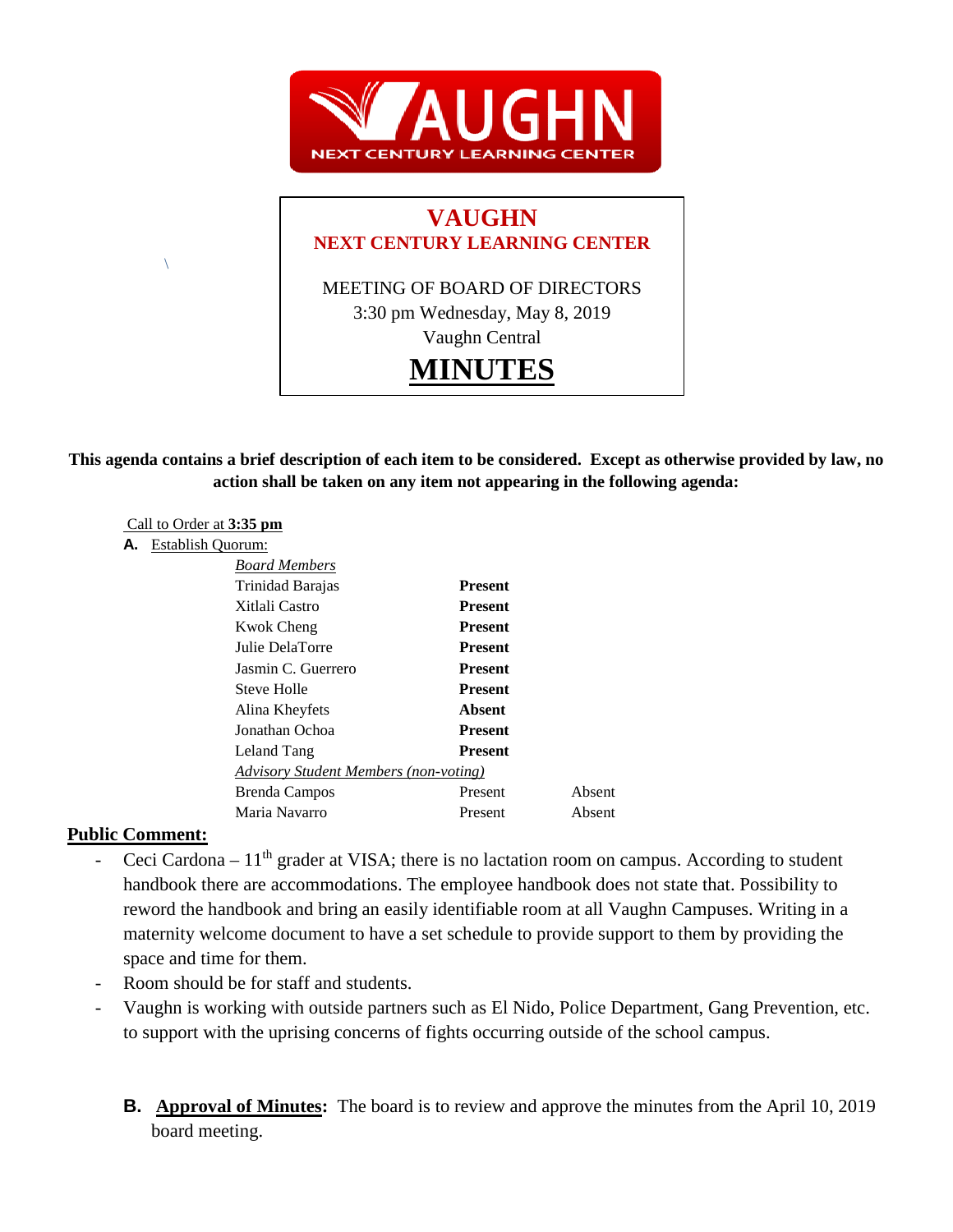- *Board Member Steve Holle makes a motion to approve the minutes from April 10, 2019 board meeting. Board Member Jasmine Guerrero seconds the motion. Motion passed unanimously.* 

# **C. Governance:**

# *Goals, Accountability and Outcomes:*

- *Curriculum & Instruction Information/Discussion Items:*
- *1. LCAP Development Update-The Board will receive information and progress of the Vaughn's 2019- 2020 LCAP.*
- *2. WASC 3-Year Progress Report Update-The Board will receive information and progress of Vaughn's WASC 3 year progress report.*
- *3. New funding in support of Vaughn's CTE programs- The Board will receive an update on the Strong Workforce Grant Award.*
- *4. Science Instructional Materials adoption update-The Board will receive information and an update on the Science Instructional material adoption.*

# *Action Items:*

- *1. WASC 3-Year Progress Report Update and Certification - The Board will certify the information of the progress of Vaughn's WASC 3-year progress report to submit to all stakeholders before the June 1, 2019 deadline; Report will be posted on the school website.*
- *Board Member Jasmine Guerrero makes a motion to certify the information and progress of Vaughn's WASC 3 year progress report to submit to all stakeholders before the June 1, 2019 deadline. Report will be posted on the school website. Julie de la Torre seconds the motion. Motion passed unanimously.*

# *D: Business*

## *Action Items:*

- *1. New Associated Student Body Account (ASB Account) - The Board will discuss and vote to approve a new account for all ASB activities effective 7/1/2019 and adopt policies related to account management including cash donations from the Vaughn Next Century Learning Center Foundation.*
- *Board Member Jonathan Ochoa makes a motion to approve a new account for all ASB activities effective 7/1/2019 and adopt policies related to account management including cash donations from the Vaughn Next Century Learning Center Foundation. Board Member Xitlali Castro seconds the motion. Motion passed. Board Member Jasmine Guerrero abstained from voting.*
- *2. Vaughn's Fiscal Handbook Update & Health Benefits Stipend - The Board will be presented with the latest updates on the Vaughn Fiscal Handbook and a proposed medical stipend for staff who decline medical benefits, requiring a change and Board approval in our current Section 125 plan.*
- *Board Member Steve Holle makes a motion to approve the latest updates on the Vaughn Fiscal Handbook to include a proposed medical stipend for staff who decline medical benefits on Section 125 plan. Board Member Julie de la Torre seconds the motion. Motion passed. Board Member Trinidad Barajas and Board Member Jasmine Guerrero abstained from voting.*